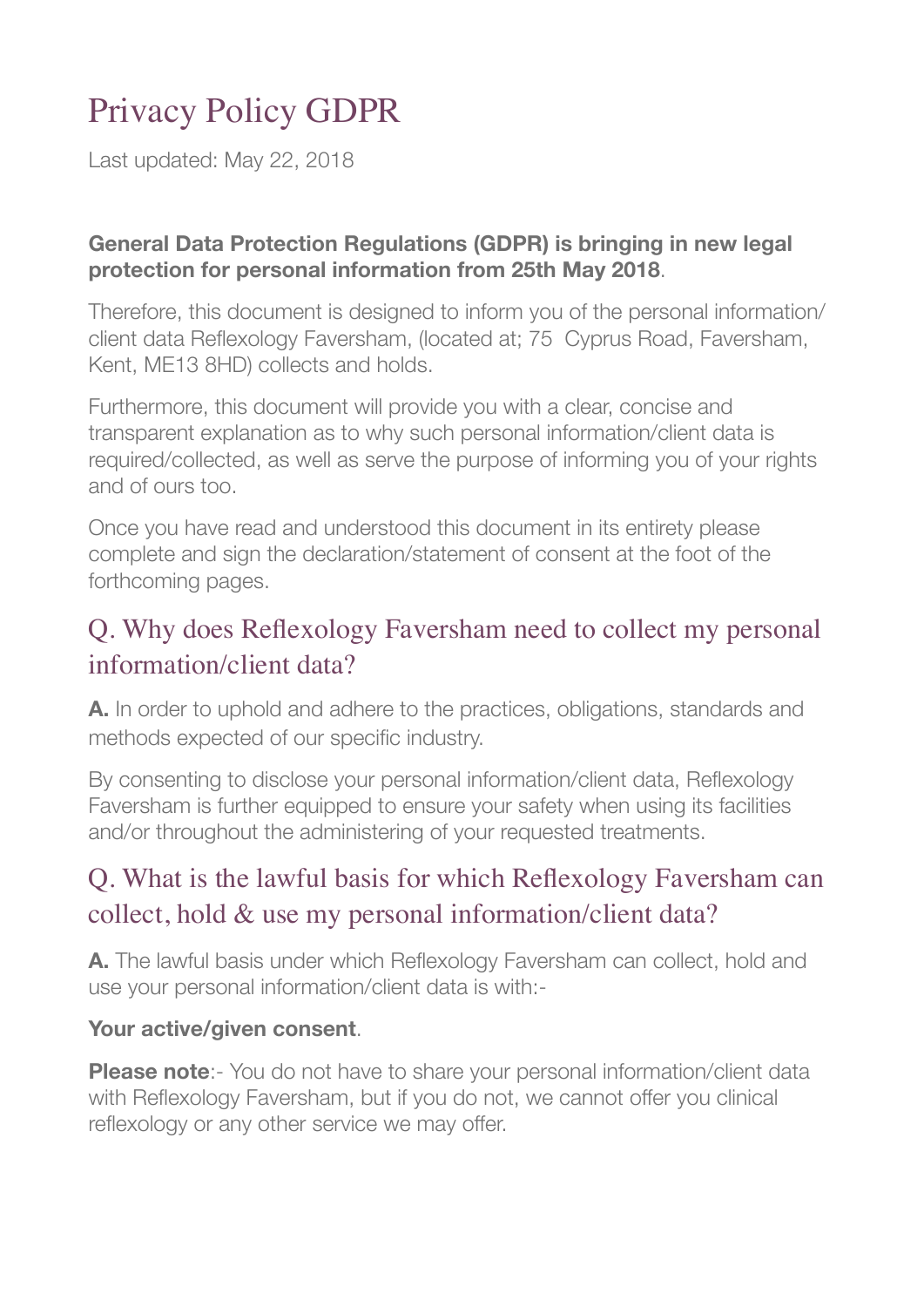# Q. What personal information/client data will Reflexology Faversham collect & hold?

**A.**

- Your Name.
- Your Contact Details telephone number, address and E-mail address.
- Your Age.
- Medical history and other health-related information (which Reflexology Faversham will require from you at first consultation).
- Details of your booking/s along with any notes deriving from treatments administered.

**Please note**:- Reflexology Faversham will record all of the aforementioned post each consultation/booking/treatment/visit etc.

# Q. How will my personal information/client data be used?

**A.** Your personal information/client data will be used to confirm, reschedule, rebook, rearrange, amend, adapt (where necessary) your requested bookings/ treatments etc.

Furthermore, your personal information/client data will be used to ensure that it is safe for Reflexology Faversham to permit access/use of its facilities and provide you with the treatment/s you may request.

In the event that a claim should arise, Reflexology Faversham is required to hold your personal information/client data for 7 years post your last visit/treatment.

However, if you are a child/minor, the law regarding children's data is that records must be kept until you are 25 years of age.

In addition, full consent will be required from your parent or legal guardian first.

Furthermore, if you are 17 years of age at the time you visit/are treated, then your records must be held until you reach the age of 26 years.

Reflexology Faversham will NOT share any of your personal information/client data with any third parties, nor disclose any of your health-related details (gathered during your consultation/treatment/visit etc) with anyone else other than those working within Reflexology Faversham, or as required for a legal process/claim/insurance purpose without first explaining why it is necessary or without obtaining your consent.

**Please Note**:- Your data will not be transferred outside the EU without your consent.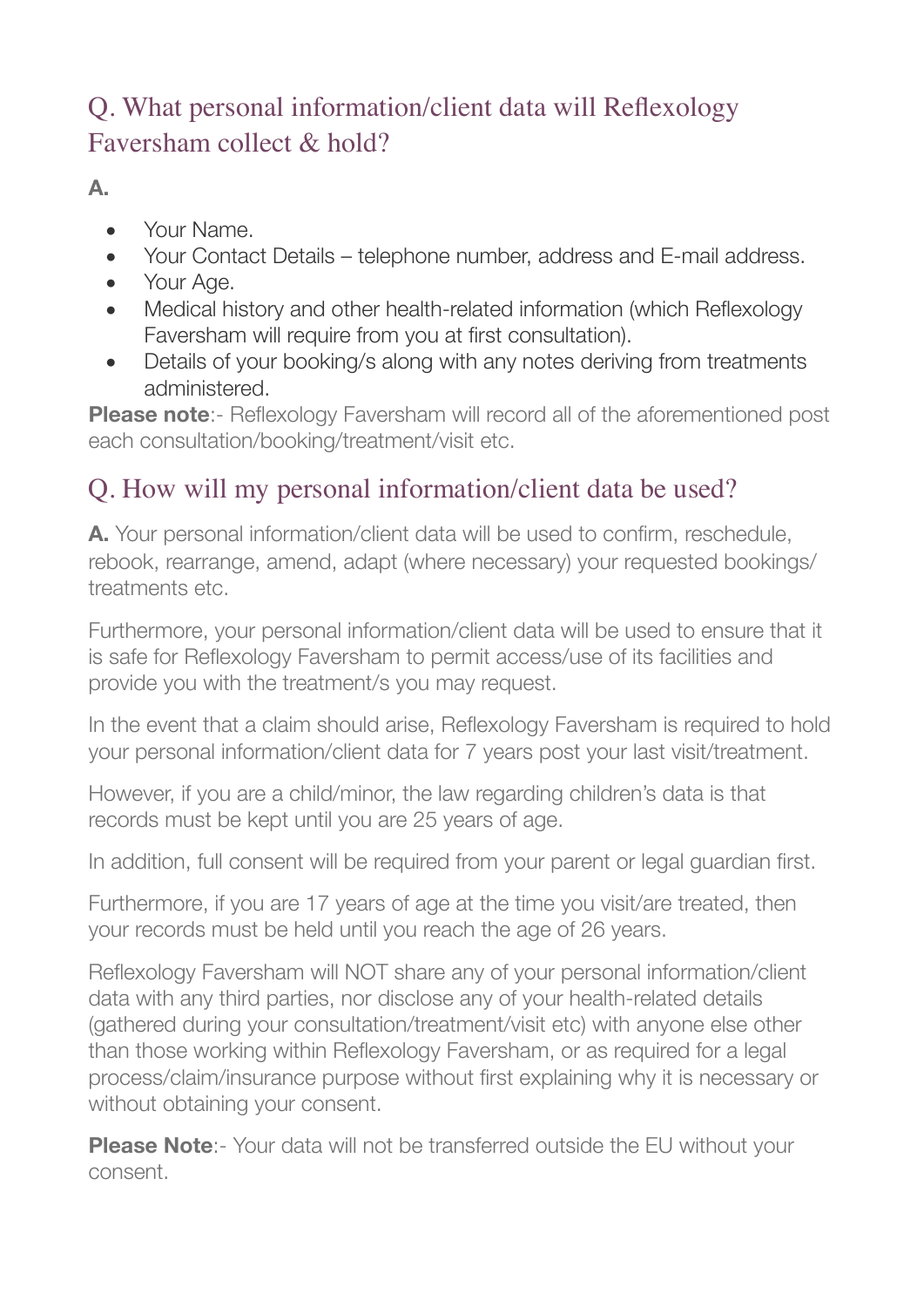# Q. Will my personal information/client data be used for marketing purposes?

**A.** From time to time Reflexology Faversham may like to send you some information relating to the special offers/products/services/promotions etc we offer using the information you have shared with us.

**Please note**:- You are under no obligation to consent to this, for your booking can still go ahead should you choose not to consent to your details being used in our marketing methods.

You may, of course, withdraw this consent at any time by Emailing; **info@reflexologyfaversham.co.uk** or telephoning; **07716 389555**.

If you would like to be contacted for marketing purposes, please tick the relevant method boxes below to give your consent.

### **Post** [ ]

**E-mail** [ ]

**Telephone** [ ]

# Q. Will my personal information be safe?

**A.** Reflexology Faversham is committed to ensuring that your personal data is secure. In order to prevent unauthorised access or disclosure, Reflexology Faversham has implemented the appropriate physical and managerial procedures to safeguard and secure the information we collect from you.

To reiterate once more, Reflexology Faversham will only ever contact you using the contact preferences you have provided us above in relation to:-

### **Your appointment/s;**

Information relating to your health for the purpose of permitting access to the administering your requested treatments.

Special offers/products/services and promotions (you may unsubscribe from this at any time).

# Q. What Are My Rights?

**A.** GDPR gives you the following rights:-

### **The right to be informed;**

To know why your information is being held and used (provided by this notice).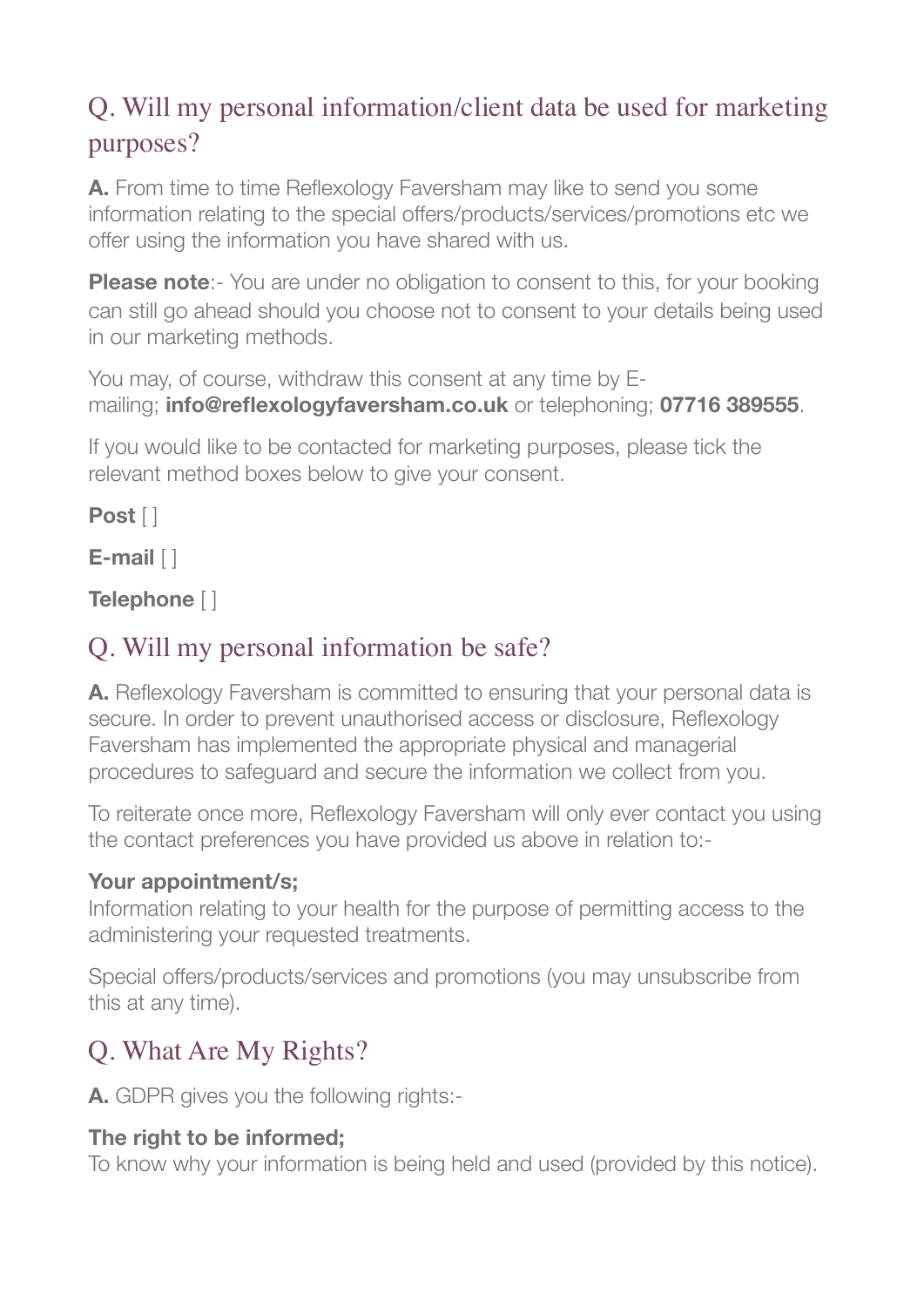### **The right of access;**

This enables you to be able to view the personal information held on record by Reflexology Faversham, for both identification and verification purposes.

### **The right to rectification;**

This enables you to be able to instruct Reflexology Faversham to make amendments to your personal information should it present either incorrectly or incompletely.

### **The right to erasure (Also known as 'the right to be forgotten');**

This enables you to be able to request that Reflexology Faversham delete/erase any information held on record about you. However, please be fully aware that this will waiver your right to ever raise an insurance claim.

### **The right to restrict processing of personal data;**

You have the right to request limits on how Reflexology Faversham uses your personal information.

### **The right to data portability;**

Under certain circumstances, you can request a copy of personal information held electronically so you can reuse it in other systems.

#### **The right to object;**

To be able to inform Reflexology Faversham that you do not want us to use certain parts of your information, or to instruct that it is only to be used for certain purposes.

#### **The right to lodge a complaint with the Information Commissioner's Office (ICO);**

This enables you to be able to complain to the ICO if you feel your details are not correct, or if they are not being used in a way that you have given permission/consent for, or if they are being stored when they don't need/have to be.

Full details of your rights can be found at **https://ico.org.uk/fororganisations/guide-to-the-general-data-protection-regulation-gdpr/ individual-rights/**

# Reflexology Faversham's rights;

#### **Please note**:-

If you do not agree to Reflexology Faversham keeping records of information about you and your treatments/consultations/visit etc, or if you do not allow Reflexology Faversham to use the information in the way it needs to deliver